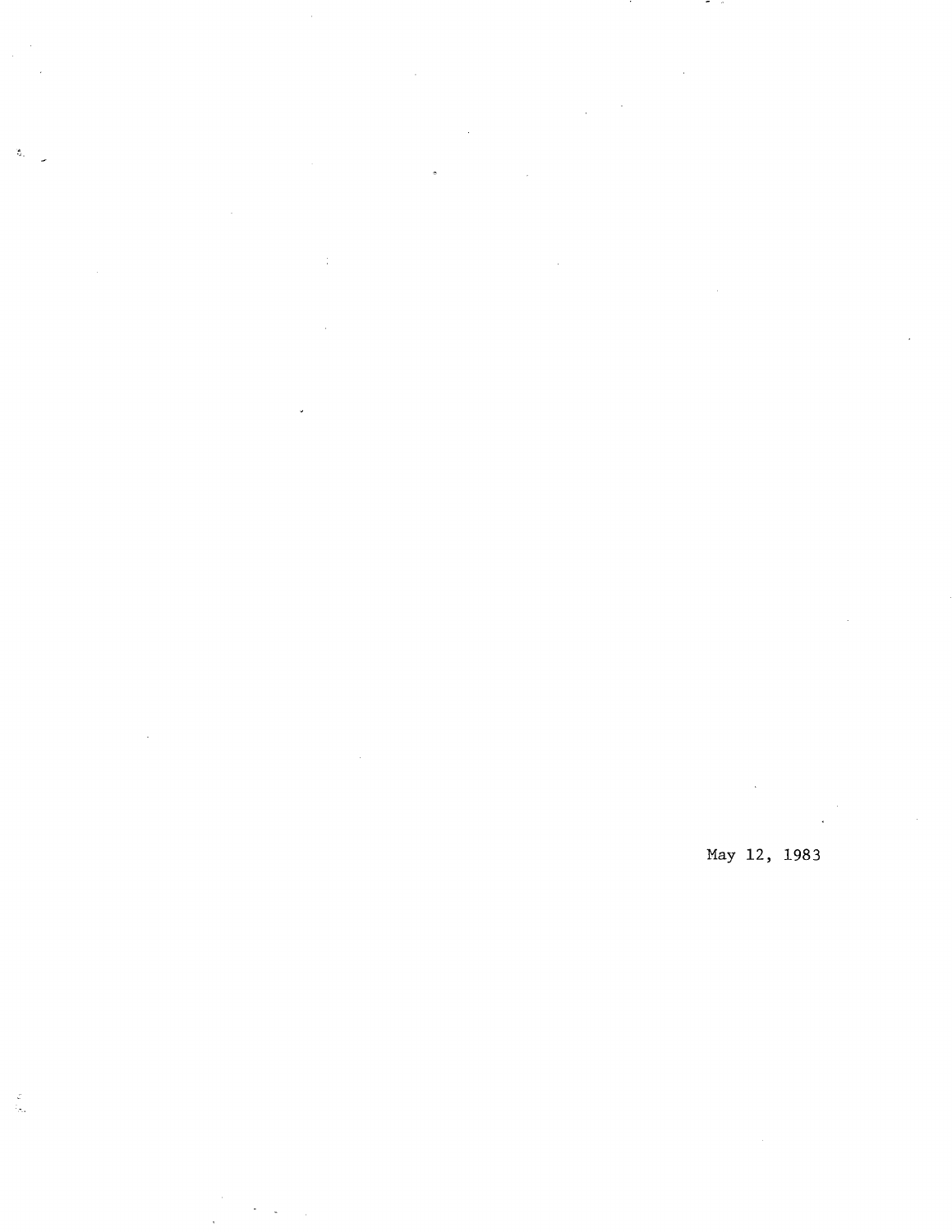The Minutes of the 74th Meeting of the Executive Committee of Science Faculty Council held on Thursday, May 12, 1983 at 9:00 a.m. in Room 231 Machray Hall.

Members Present: C.C. Bigelow, Chair; P.K. Isaac, K. Kocherlakota, D. McKinnon, J. Berry, N. Arnason, R. Lyric; S. Catt, Secretary.

Visitors: C. Prosk, M. Elgert.

Regrets: N. Hunter, N. Losey.

- $1)$ The Minutes of the 73rd meeting of April 7, 1983 were approved on a motion by D. McKinnon (P.K. Isaac).
- $2)$ The Chairman turned the floor over to Monika Elgert, Student Advisor, who took the members through the list of candidates and explained the criteria for each category.

### Honours Gold Medal

On a motion by N. Arnason (P.K. Isaac) the Honours Gold Medal was awarded to Alan Thomas CROCKER, student #5218609.

#### UNANIMOUS.

## Four Year Major Gold Medal

On a motion by P.K. Isaac (N. Arnason) the Four Year Major Gold Medal was awarded to Micaela SERRA, student #5336010.

UNANIMOUS.

### General Gold Medal

On a motion by R. Lyric (K. Kocherlakota) the General Gold Medal was awarded to Murray William ENNS, student #5439617.

UNANIMOUS.

The meeting adjourned at 9:12 a.m.

C.C. Bigelow